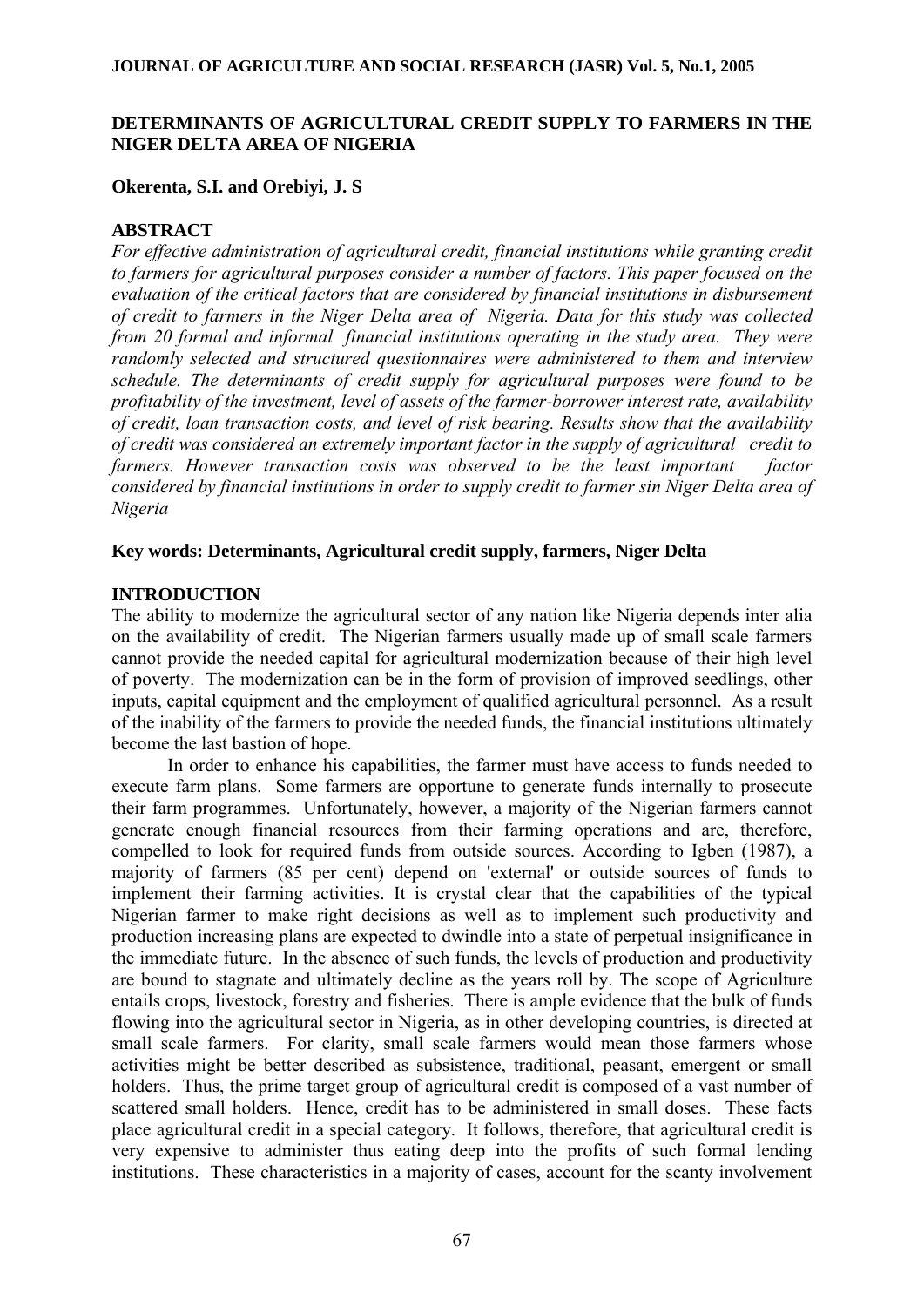of these banks in lending to the agricultural sector. Only few of these rural farmers, therefore, have access to institutional credit while a majority of large scale farmers enjoy the greater benefit of obtaining loans from these formal financial institutions.

There is uncertainty in the agrarian credit market because of incomplete information, which in turn gives rise to the so-called adverse selection and moral hazard problems (Stiglitz and Weiss, 1981; Udry, 1994; Steel et al., 1997). It is argued that knowledge of the personal attributes of the debtor that have economic significance, normally through repeat business, greatly reduces adverse selection, but moral hazard always remains important. Uncertainty is further heightened by imperfect credit contract enforcement, willful or strategic default by borrowers, and information asymmetry. In line with Bottomley (1975), Bell (1988) assumes that the lender's cost is composed of the opportunity cost of principal, the cost of administering the loan, the risk premium and the monopoly profit. The borrower obtains a certain amount of credit, which can be used for consumption or production, bearing a fixed interest rate with a single period maturity. The creditor has a first claim on the borrowers' return and receives a collateral to be used to cover any shortfall in debt services. In his model's closure Bell shows that even under the most stringent formulation, incomplete information or imperfect contract enforcement yields an upward sloping credit supply curve, and an endogenous interest rate. In other words, with the presence of lender's risk and administrative costs, the rate of interest will vary with the size of the loan, and the economic characteristics of the borrower that affect the probability of repayment. In this context, if interest rates were in fact observed, they would reflect points on the credit supply schedule alone. The set of variables determining this schedule would then reflect supply side variables only, with demand side variables affecting outcomes only through the household's decision to borrow from any given sector.

Accordingly, in most models where there is a probability of loan default, and hence an upward-sloping loan supply curve, the assumption is that lenders offer borrowers a choice of the various points on this curve, and borrowers are restricted to these points. The borrower's first order optimizing conditions are still relevant, as the interest rates reflect points on the supply schedule only, and do not reflect a point of intersection between the supply and demand schedules. As such, it is impossible to identify the loan demand schedule using information on observed loan amounts. The credit demand function can only be interpreted from the borrower's participation decision, i.e., the decision to borrow, and the decision regarding the sector from which to borrow. This decision or the choice of a credit contract will depend, among other things, on the borrower's economic endowment and opportunities. The credit demand schedule identification problem implies, and is influenced by, the existence of loan rationing, where selection of borrowers by lenders is based on certain credit-worthiness criteria. In addition to the conceptual difficulties in identifying credit demand and supply factors, estimates of credit demand are often biased due to data truncation as a result of omission of non-borrowers, and non-separability of production and consumption decisions among rural households. Moreover, as Nagarajan et al. (1995) note, estimates of loan demand may be biased because of the use of models that do not correct for selectivity bias and/or use of data that do not account for the existence of multiple loans (Olumidu, 1983). Therefore, estimates of loan demand must incorporate methods that adequately correct for data censoring due to the existence of both borrowers and nonborrowers in the sample, credit rationing, and multiple loans borrowed from several types of lenders offering different types of contracts.

Agricultural lending is one of the most costly things that formal financial markets do because of geographic dispersion, collateral problems, the small size of loans made, and the risks inherent in farming. Even well managed lenders who recover a large part of their loans incur lending costs equal to 10 to 20 per cent of the value of the loans extended (Datey 1978).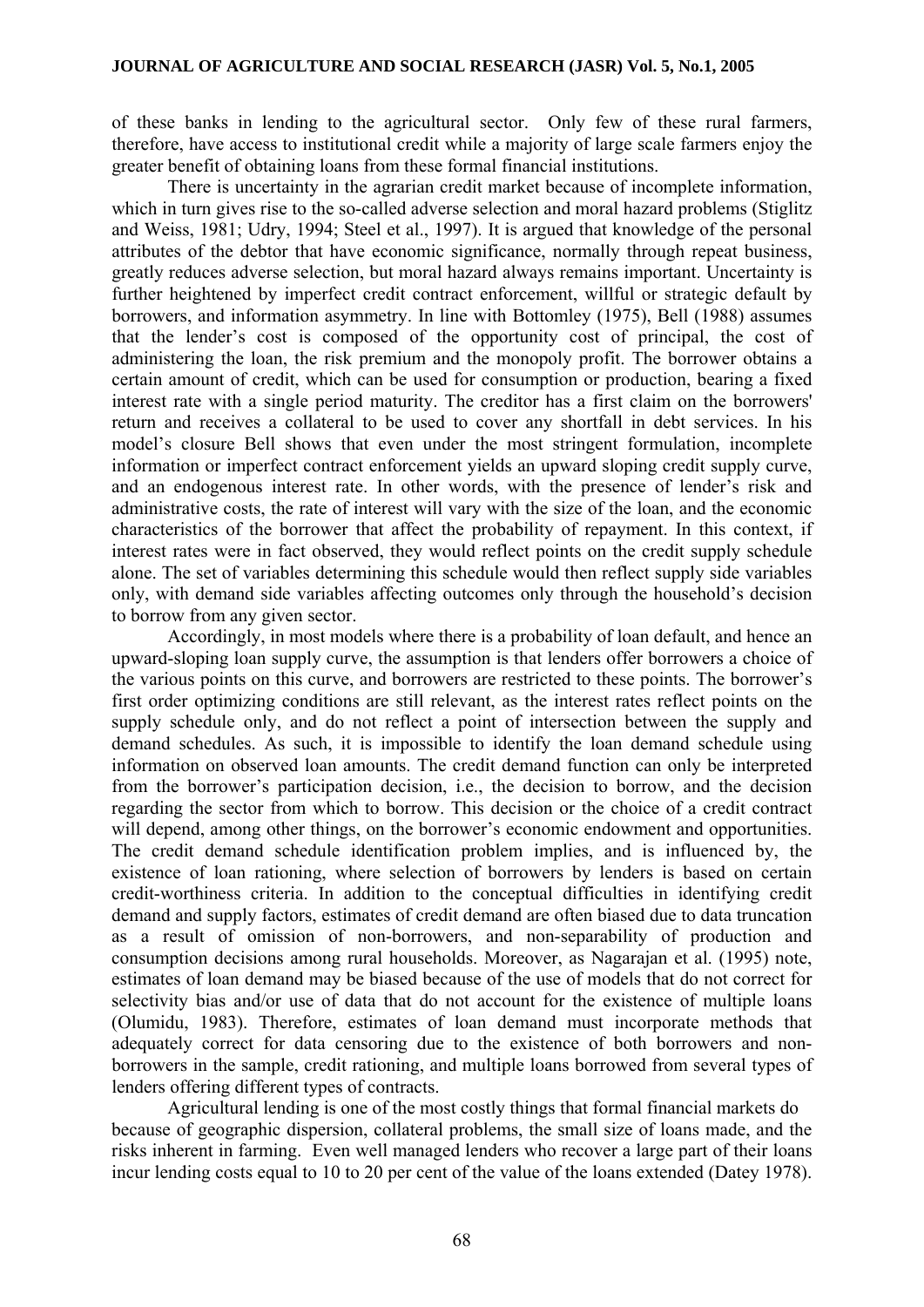In many countries, interest rate ceilings make it virtually impossible for formal lenders to realize enough revenue to cover these costs, especially, if the lender is serving many rural poor. Increasing the interest rates that these lenders are allowed to charge would strengthen rather than undermine their financial viability.

The ever-growing small scale farming populace knows not much about why there is low or ineffective demand for farm credit. The validity of the variables that determine the demand for loan able funds like profitability of the investment, level of asset of the farmerborrower, interest rate and loan transaction cost have not been fully explored. This study therefore investigates the determinants of agricultural credit supply to farmers in the Niger Delta area of Nigeria.

## **METHODOLOGY**

Twenty formal and informal financial institutions that operate in two states the region namely: Rivers and Bayelsa were randomly selected and structured questionnaires administered to them as well as personal interview schedule. Secondary data was also collected in the course of this study. Descriptive statistics was used to analyze the data on factors that determine supply of agricultural credit to farms, and sources of agricultural credit. Kendal coefficient was used to analyze the data on degree of association among ranking of factors of supply of agricultural credit. Determinants of agricultural credit to farmers in Niger Delta were ranked on five-point scale of extremely important (5), very important (4), important to some extent (3), not important (2) and extremely unimportant (1). The scale was 5-1 respectively. The determinants are: profitability investment, level of assets of the farmer borrower interest rate availability of credit, loans transaction costs and level of risking bearing. The frequencies of determinants were weighed and sum of the ranking was established.

### **RESULTS AND DISCUSSION**

# **Analysis Of Factors That Influence The Supply Of agricultural Credit To Farmers In Rivers State**

 For the effective administration of agricultural credit, financial institutions while granting credit for agricultural purposes consider a number of factors. The factors identified were: profitability of the investment; level of assets of the borrower; interest rate; availability of credit, loan - transaction costs and level of risk bearing. These factors ensure proper control and effective utilization of agricultural credit.

 It was considered necessary therefore, to request the financial institutions to rank the factors in terms of importance in helping the financial institutions attain the prescribed scale of credit to agriculture. The financial institutions were required to rank the factors using a 5-point scaling device which ranges from extremely important to extremely unimportant. The result of the findings is presented in Table 1

|                                    |       |      | <b>. .</b> . | $\bullet$ |      |         |          |
|------------------------------------|-------|------|--------------|-----------|------|---------|----------|
| <b>SCALE/FACTORS</b>               |       | 4    | 3            | 2         |      | Sum of  | Position |
|                                    |       |      |              |           |      | Ranking | of Rank  |
| Profitability of Investment        | 16(5) | 2(4) | (3)          | 1(2)      | 0(1) | 93      |          |
| the<br>of<br>of<br>Level<br>assets | 15(5) | (4)  | 1(3)         | 1(2)      | 1(1) | 85      | 4        |
| borrower                           |       |      |              |           |      |         |          |
| Interest rate                      | 13(5) | (4)  | 3(3)         | 2(2)      | 1(1) | 83      |          |
| Availability of Credit             | 17(5) | (4)  | 2(3)         | 0(2)      | 0(1) | 95      |          |
| Loan transaction cost              | 5(5)  | 6(4) | 1(3)         | 6(2)      | 2(1) | 66      | 6        |
| Level of risk bearing              | 14(5) | 3(4) | 1(3)         | 2(2)      | 0(1) | 89      |          |

## **Table 1: Analysis of factors that determine supply of Agricultural credit to farmers**

Source: Field survey data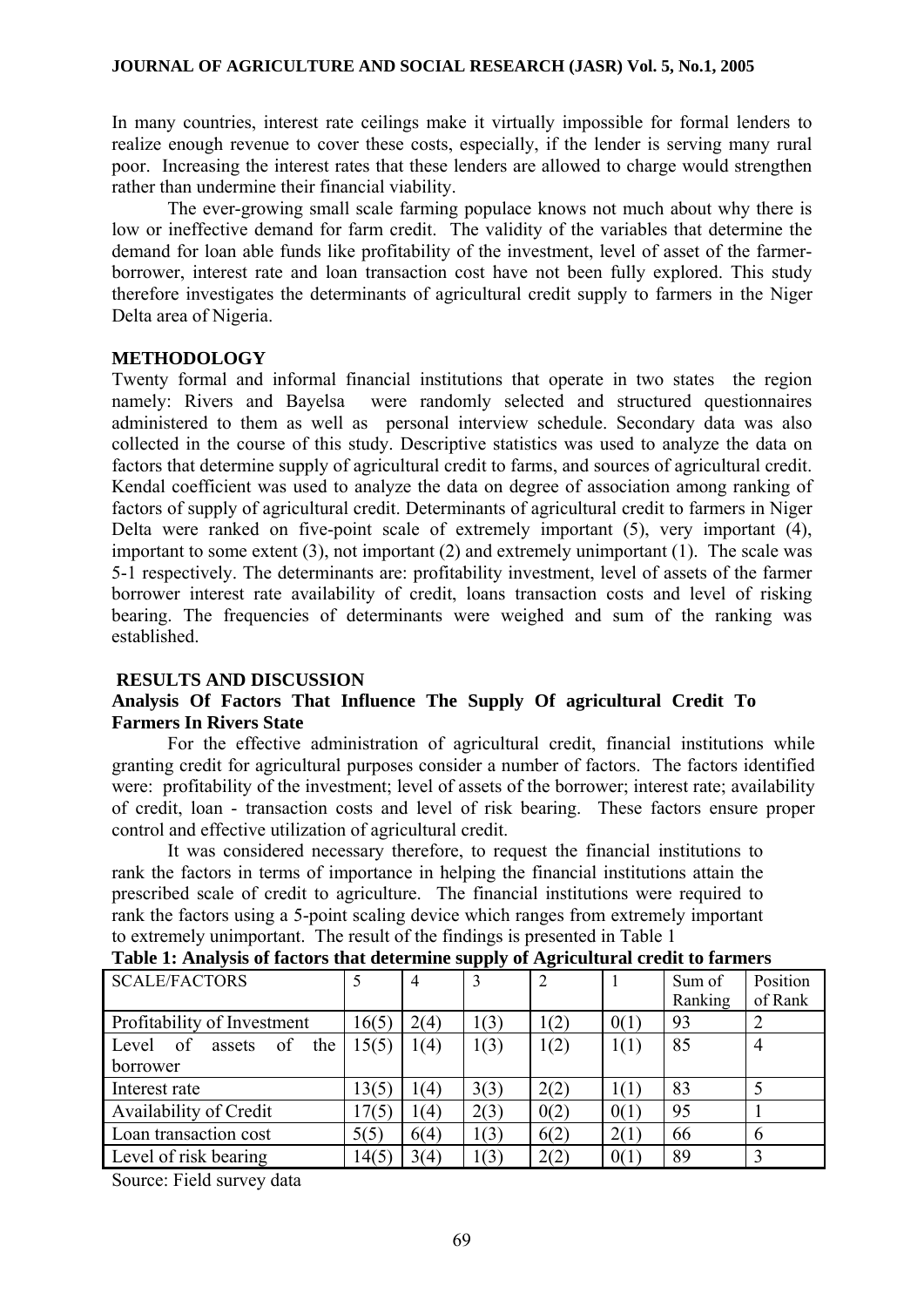It was discovered that the availability of credit was considered an extremely important factor in the supply of agricultural credit to farmers by 16 out of 20 financial institutions studied. This was ranked highest among other factors having an aggregate rank score of 95 - points. Profitability of investment was placed second with a total rank score of 93 - points. The third place went to level of risk bearing with a total rank score of 89 - points. The level of assets of the borrower as a factor determining the supply of agricultural credit to farmers was placed in the fourth position having a total rank score of 85 - points. Interest rate and loan transaction cost were ranked fifth and sixth with a total rank score of 83 and 66 - points respectively.

 It was further observed that 15 of the 20 financial institutions studied ranked level of assets of the borrower as extremely important in supplying credit to the farmers. Thirteen financial institutions also considered interest rate extremely important as a factor of supply of agricultural credit to farmers. 5 and 14 financial institutions as extremely important ranked loan transactions cost and level of risk bearing respectively.

 The table also shows that two financial institutions ranked profitability of investment as very important. Level of assets of the borrower, interest rate and availability of credit were considered by one financial institution each as a very important factor in the supply of agricultural credit.

 Profitability of the investment, level of assets of the borrower, loan transaction cost, level of risk bearing were ranked by one financial institution in each case as important factor of supply of agricultural credit. While interest rate and availability of credit were ranked important by 3 and 2 financial institutions respectively.

 Six financial institutions ranked loan transaction cost as being important to some extent in determining the supply of agricultural credit to farmers. Profitability of the investment and level of assets of the borrower were ranked by one financial institution each as important to some extent. Two financial institutions ranked interest rate and level of risk bearing as being important to some extent. One financial institution indicated that level of assets of the borrower and interest rate are extremely important respectively. Two financial institutions indicated that loan transaction cost is extremely unimportant in the supply of agricultural credit to farmers.

| SOURCES OF CREDIT TO FARMERS IN NIGER DELTA, NIGERIA |  |  |  |  |  |
|------------------------------------------------------|--|--|--|--|--|
|------------------------------------------------------|--|--|--|--|--|

The Sources of credit available to farmers in the state are presented in Table 2

| <b>SOURCES OF CREDIT TO FARMERS</b> |                             |                   |  |  |  |
|-------------------------------------|-----------------------------|-------------------|--|--|--|
| <b>SOURCES OF</b>                   | <b>FARMERS WHO BORROWED</b> | <b>PERCENTAGE</b> |  |  |  |
| <b>CREDIT</b>                       | <b>FROM THE SOURCE</b>      |                   |  |  |  |
| <b>NACRDB</b>                       | 40                          | 13.8              |  |  |  |
| <b>Commercial Banks</b>             | 50                          | 17.2              |  |  |  |
| Community banks                     | 15                          | 5.1               |  |  |  |
| Cooperative Societies               | 45                          | 15.5              |  |  |  |
| Ministry of Agriculture (Loans      | 23                          | 79                |  |  |  |
| section)                            |                             |                   |  |  |  |
| Personal Savings                    | 12                          | 4.1               |  |  |  |
| <b>Friends and Relations</b>        | 20                          | 6.9               |  |  |  |
| Money Lenders                       | 85                          | 29.3              |  |  |  |
| <b>TOTAL</b>                        | 290                         | 100.0             |  |  |  |

#### **Table 2: Sources Of Credit To Farmers**

Source: Field Survey data,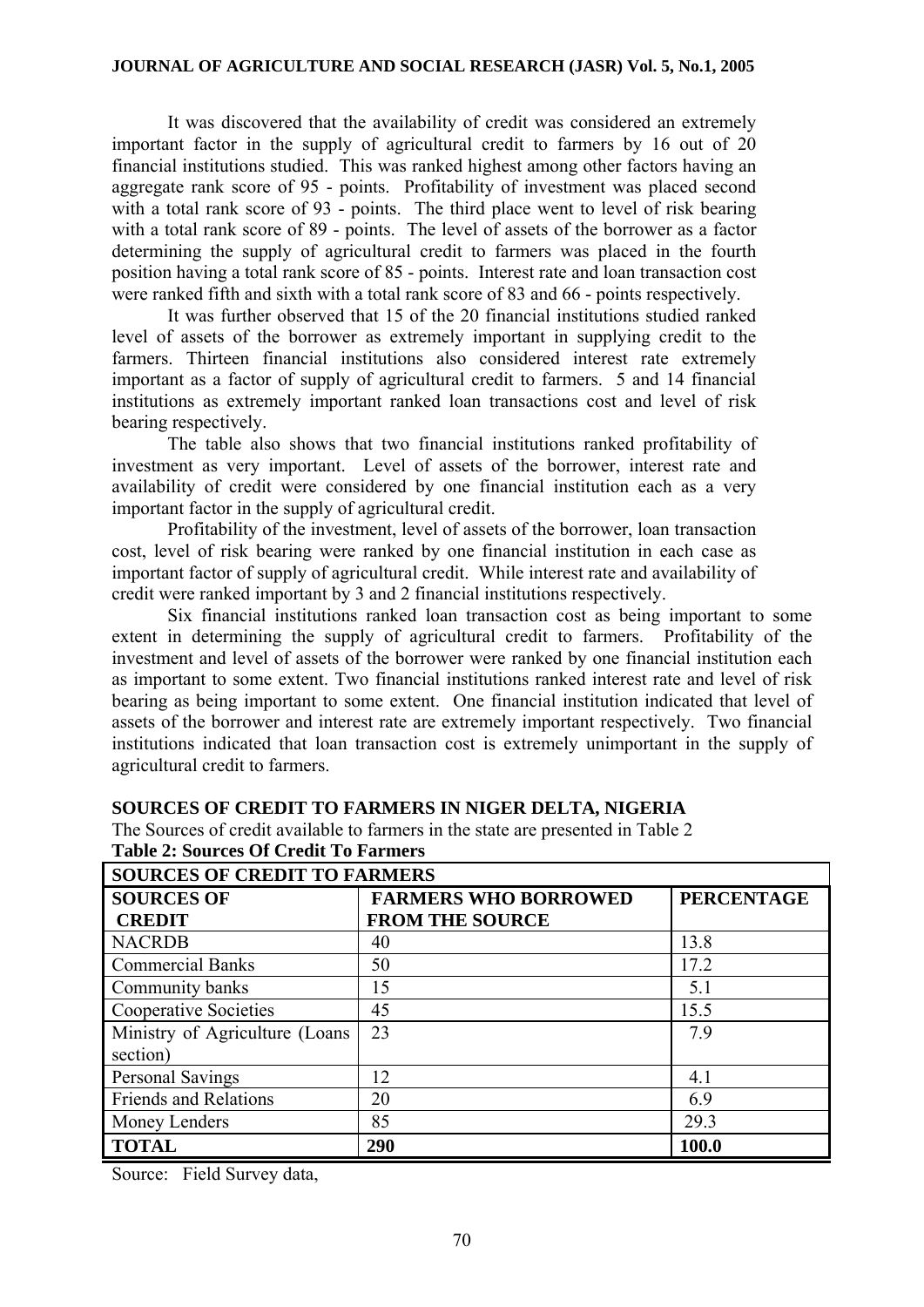Table 2 reveals that moneylenders constituted the most important source of credit to farmers. This represents 29.3 per cent of the sample of farmers studied. Commercial banks constituted 17.2 per cent of the source of credit known and patronized by farmers in the state. Cooperative societies, Nigerian Agricultural and Cooperative Bank (NACB now NACRDB), Merchant banks constituted 15.5, 5.1, and 13.8 per cent respectively. The reasons for farmers' much dependence on money lenders for funds were linked to several factors. These were the timeliness and promptness in obtaining credit from the source, the proximity of money lenders to farmers and the little emphasis on the provision of collaterals. On the other hand, most of the formal sources are characterized by mind-bugging administrative bottlenecks, which result in undue delays in the disbursement of loans.

 Having ranked the factors that determine the supply of agricultural credit to farmers, the degree of association of various rankings by financial institutions was tested statistically to determine whether there was any significant agreement among the rankings. The Kendall's Coefficient of Concordance (W) was utilized to measure the degree of association. The result of the test is summarized in Table 3.

**Table 3: Summary Of Test Result Of Degree Of Association Among Ranking Of Factors Of Supply Of Agric Credit** 

|                             | $\leq$ Rj = Sum | $S = \langle (Rj - Rj)^2 \rangle$ | Other Details      |
|-----------------------------|-----------------|-----------------------------------|--------------------|
| <b>FACTORS</b>              | Rankings        |                                   |                    |
| Profitability of Investment | 93              | 61.31                             | $S_{0.95} = 764.4$ |
| Level of assets of borrower | 85              | 0.03                              | $k = 20$           |
| Availability of Credit      | 95              | 100.00                            | $N = 6$            |
| Loan transaction cost       | 66              | 367.49                            |                    |
| Level of risk bearing       | 89              | 14.67                             | $W = 0.078$        |
| <b>TOTAL</b>                | 5111            | 548.21                            |                    |

Source: Computed from survey data

Where  $K =$  number of judges (financial institutions)

 $N =$  number of factors ranked

 $W =$  Kendall's Coefficient of Concordance

 $S_0$  95 = Critical value of S at 95%, Confidence interval level

 $N = 6$ ;  $K = 20$ 

 Given a value of W equals 0.078 at 95% confidence interval, it is clear that the test is not significant because the computed value of  $S = 548.21$  is less than the critical value of  $S = 764.4$  ( $K = 20$   $N = 6$ ). This means that there is no significant agreement in ranking of the factors determining supply of agricultural credit by financial institutions. The result suggest, therefore, that there is no consensus of opinion as to the effectiveness and importance of factors of supply of agricultural credit in helping the financial institutions attain the set targets in agricultural lending. Any noticeable agreement among the financial institutions was, therefore, solely due to chance.

### **CONCLUSION**

For effective administration of agricultural credit, formal and informal financial institutions while granting credit to farmers for agricultural purposes consider a number of factors. The determinants of credit supply for agricultural purposes were found to be profitability of the investment, level of assets of the farmer-borrower, interest rate, availability of credit, loan transaction costs, and level of risk bearing. Results showed that the availability of credit was